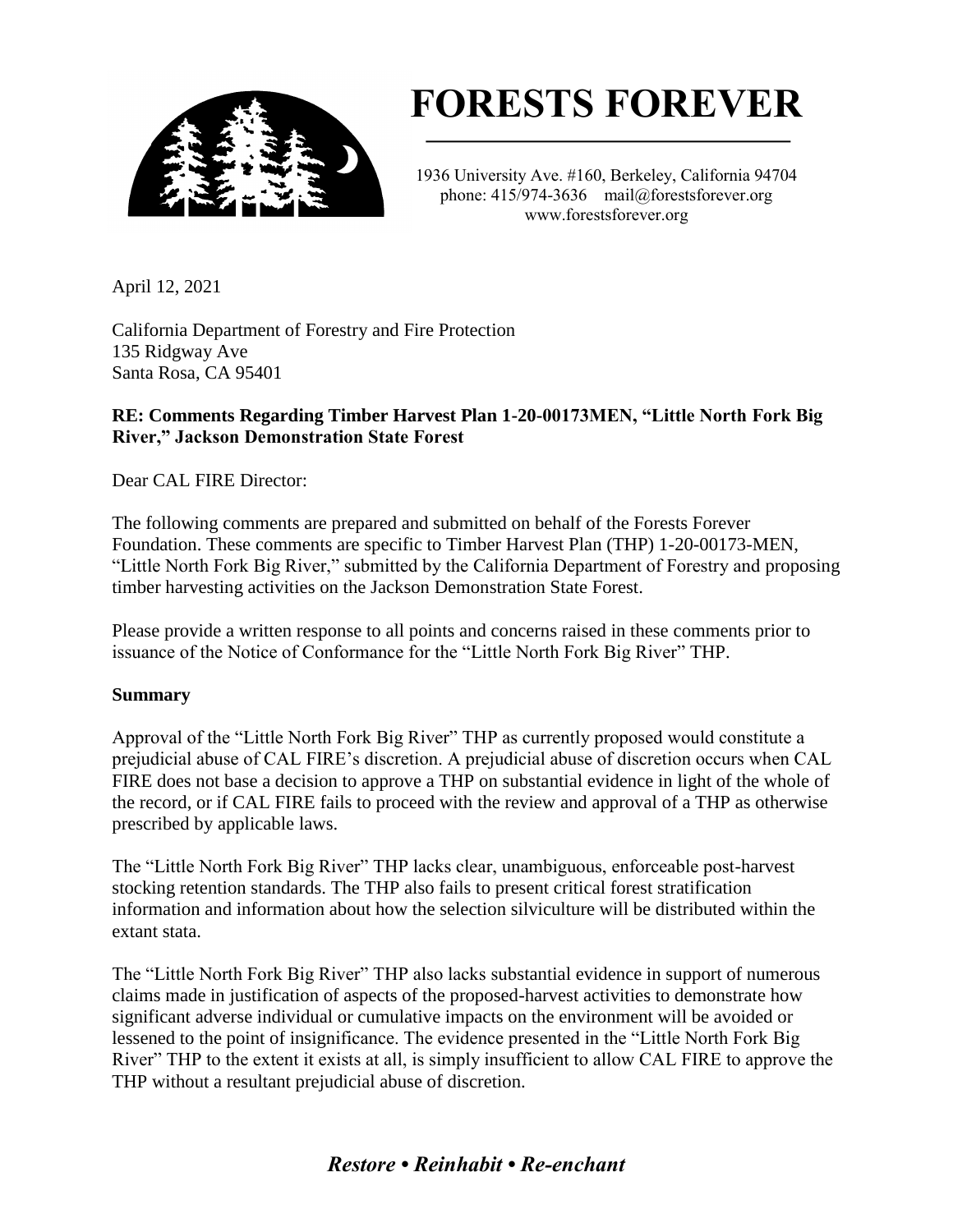Additionally, the "Little North Fork Big River" THP fails to make a good faith effort at a genuine analysis of alternatives to the project as it is proposed, and fails to make a good faith effort at a genuine evaluation and accounting of potentially significant adverse individual and cumulative impacts that would result from implementation of the project as proposed.

The absence of a genuine alternatives analysis and a genuine cumulative impacts analysis in the "Little North Fork Big River" THP renders the THP insufficient to meet the standards of applicable laws, most notably the California Environmental Quality Act (CEQA) and its implementing regulations. The "Little North Fork Big River" THP does not comply with the intent of CEQA and its implementing regulations due to the lack of a good faith effort at meaningful analysis of alternatives and potentially significant adverse individual and cumulative impacts. Approval of the THP as currently proposed by CAL FIRE would thus also constitute a prejudicial abuse of discretion on the basis that the THP fails to comply with all applicable legal requirements.

Finally, the CAL FIRE review proceedings for the "Little North Fork" THP failed to capture and address deficiencies in the submitted plan in the appropriate phase of review. Numerous deficiencies in the submitted THP that should have caused a Return-Hold as unacceptable for filing were not identified or required to be addressed until the day of the Second Review Team Meeting. CAL FIRE, other trustee agencies, and the public were left to read and review a THP that was incomplete, incorrect, and not in proper order. The other trustee agencies and the public were deprived of the opportunity to conduct a proper review and to make meaningful comments because the THP circulated and available contained inaccuracies, incompleteness, and was not in proper order.

#### **Baseline, Setting, and Timber Harvest Activities as Proposed**

The "Little North Fork Little River" THP comprises a total of 484 acres of proposed timber harvest and associated activities. The THP is located in the Berry Gulch and Mouth of Big River State Planning Watersheds.

The THP is located on the Jackson Demonstration State Forest, managed by the California Department of Forestry and Fire Protection (hereafter "CAL FIRE"). The THP boundary is bordered by the Mendocino Woodlands Outdoor Center and the Big River Unit of the Mendocino Headlands State Park.

The silvicultural prescription being proposed for the "Little North Fork Big River" THP consists entirely of single-tree selection and construction of road right-of way to facilitate access to the proposed harvest area. According to the THP, the forest area proposed for timber harvest consists of second growth stands dominated by coast redwood, Douglas fir, grand fir, and a mixture of hardwood tree species. (THP Section III, p. 103) The THP also states that the harvest area in question has not been subjected to commercial timber harvest activities since between 1900 and 1920, over 100 years ago. (*Ibid.*)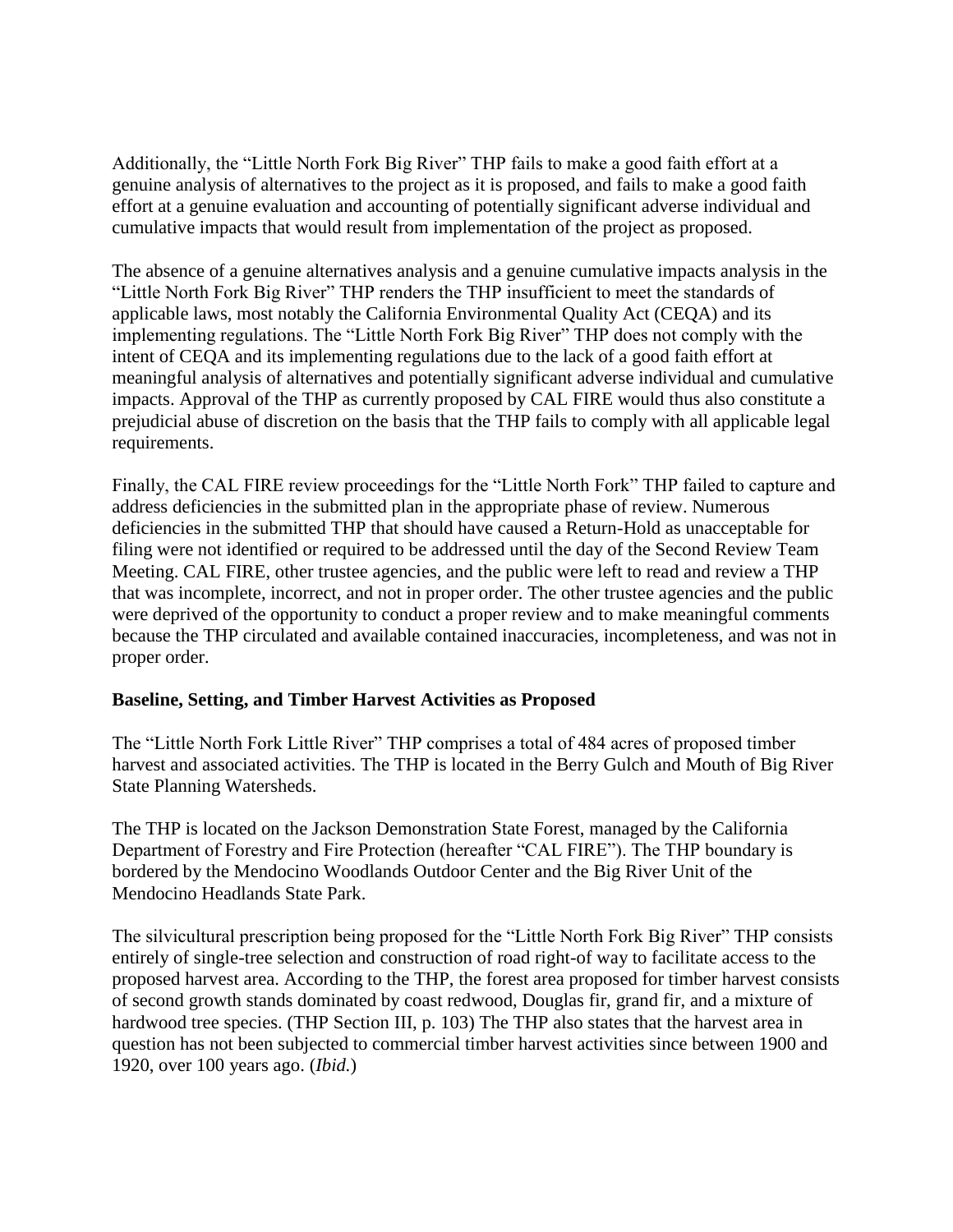The "Little North Fork Big River" THP area drains to the Little North Fork and the mainstem of Big River. The Little North Fork Big River and the mainstem Big River in the vicinity of the THP are both Class-I, perennial fish-bearing streams. Big River is listed by the Environmental Protection Agency as water quality impaired on the 303(d) list. Water Quality impairments in the Big River watershed are attributed to excessive sedimentation and elevated temperatures and thermal loading.

#### **SIGNIFICANT ENVIRONNMENTAL AND PROCEDURAL CONCERNS**

#### **Post-harvest Retention Standards for Selection Silviculture are Unclear and Unenforceable**

The silvicultural prescription proposed for application in the "Little North Fork Big River" THP is unclear and unenforceable should the harvest proceed. Section II, Item #14, page 10 of the THP indicates that 482.5 acres of the plan area are proposed to be harvested using the selection method. Section II, Item #14(b), page 11 of the plan provides the intended post-harvest stocking standards. The plan indicates in Bullet #1 that per 14 CCR 913.2 (a)(2)(A)(2), at least 75 squarefeet of conifer basal area shall be retained based on site class designation of II and III. Bullet #4 that "the expectation is that conifer harvest will be <30% of the stands basal area."

Bullet #4 then goes on to state that, "current conifer basal area is approximately 350 Sq. ft./acre, of which an average of 245 Sq. ft./ac of conifer basal area will be retained across the plan area, far exceeding the minimum standards above." (Section II, Item #14(d), p. 11)

There are several issues of concern here. First, the minimum standard of 75 square feet of basal area per-acre is stated as the enforceable standard. The pre-harvest conifer basal area per-acre is presented by the RPF in this section as an estimate or approximation. The RPF then states that less than 30 percent of the "stands" basal area will be harvested. What is a "stand" in this context?

It is unclear based on what the RPF presents in the THP whether the post-harvest enforceable standard, regardless of the basal area, is to be enforced by-acre or by "stand," or averaged over the entirety of the plan area. Additionally, the RPF states that the desired basal area retention standard of 245 square feet per-acre is only an "average." This implies that basal area retention on an acre-by-acre basis could actually be more or less than 245 square feet.

It is also unclear based on what is presented how the objective to harvest less than 30 percent of the "stands" basal area will be applied given that the RPF only provides an approximation of the average basal area per-acre prior to harvest. By stating that the pre-harvest basal area per-acre is "approximate," the RPF implies that the basal area on any given acre in the plan area could be higher, or lower than 350 square feet.

The RPF appears to be using the terms "per-acre," and "stands" interchangeably, but whether or not this is actually what is intended is entirely unclear.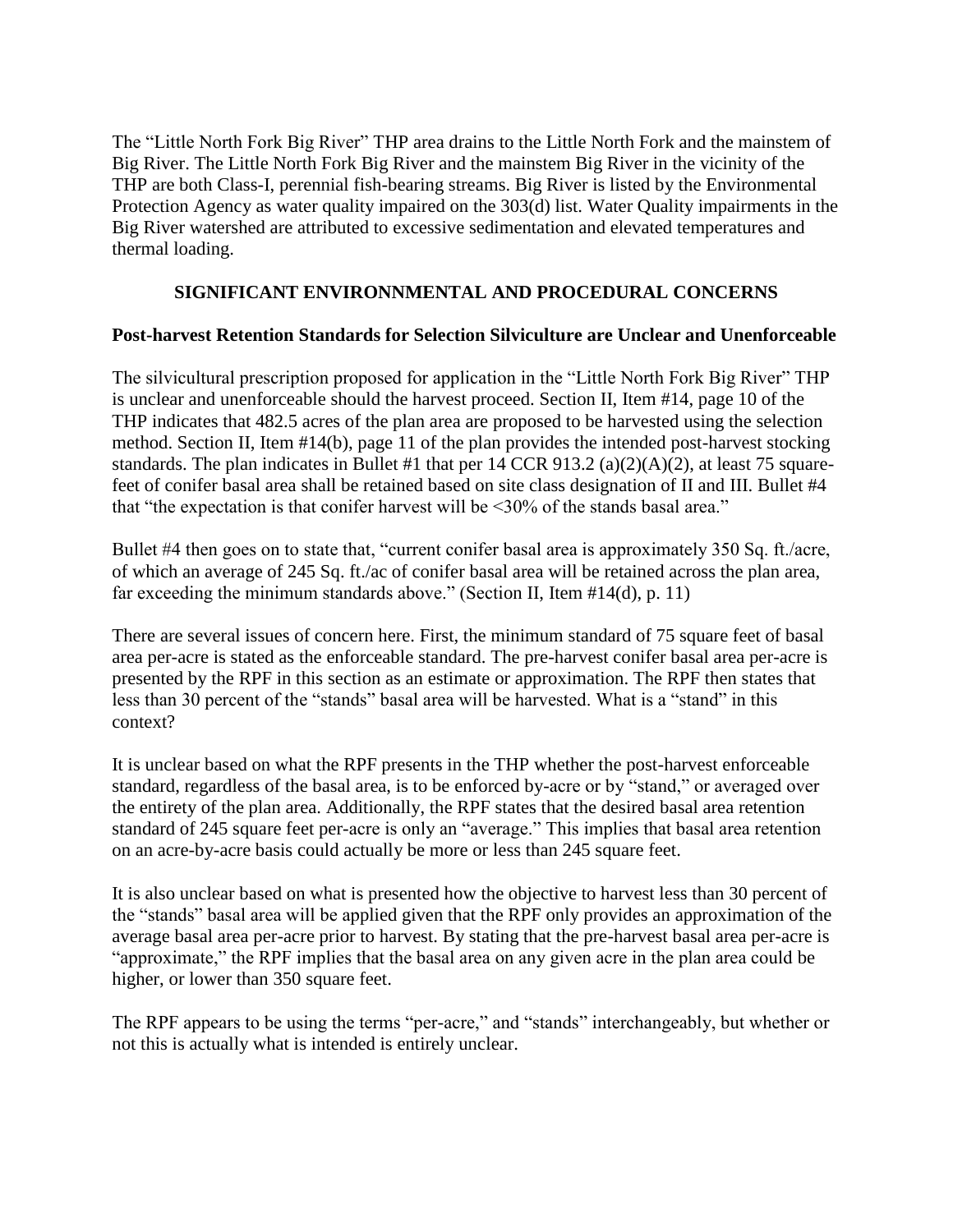Clearly, a "stand" is generally not considered to be contained on a single given acre. Mixing and seeming interchangeable use of these terms by the RPF is one issue of concern. Mixing a minimum basal area per-acre retention standard and a desired "average" standard, with a minimum percentage of basal area harvest per "stands" is another concern. How can this be reliably evaluated or enforced if necessary post-harvest?

The silvicultural prescription's proposed post-harvest retention standard as presented is unclear, confusing, and unenforceable. It seems impossible that a forest practice inspector would be able to either verify or rebut whether the harvest on any given acre actually met the intent or the standards specified short of the minimum 75 square feet of basal area per-acre as written.

# **Absence of Stand Stratification Information about Age, Height, and Size Classes Invites High-Grading**

The THP lacks adequate information to demonstrate how the selection silviculture and the proposed post-harvest retention stands will be applied within different tree diameter, height, and age classes for commercial conifer trees proposed for harvest.

In Section III, page 103 of the plan, the RPF presents the pre-harvest and anticipated post-harvest board feet per-acre basal area per-acre, and percentage of stand composition by tree species site occupancy. This information does little to inform the reviewer of how the silvicultural prescription will be applied within the different age, diameter, and height classes of these individual tree species. The THP lacks information about the stratification characteristics of the forest stands to be harvested, and lacks information to inform how the selection silviculture will be applied with the various extant strata.

Not all basal area or volume on any given forested acre is created equally. Basal area per-acre is defined as, "the sum of the cross-sectional areas at breast height of the tree stems of commercial species per acre." (*See*: California Public Resource Code 4528(a)) A basal area measurement sums and lumps the diameter at breast height of the largest trees on a given acre together with the diameter at breast height of the smallest trees.

Why is this important? Because presenting only the basal area, volume, and percentage of site occupancy by tree species without also presenting age, height, and diameter size classes within those tree species allows for a selection harvest that invites high-grading.

The harvest could target the largest, oldest, most voluminous trees, leaving smaller less vigorous trees, while still meeting the minimum post-harvest stocking standards.

The THP fails to present information on the distribution of age, height, and diameter size classes of commercial tree species. The THP also does not present information on how the harvest will be distributed within the age, height, and diameter class strata, creating space for high-grading and depletion of the most valuable and critical elements of the forest needed for future development.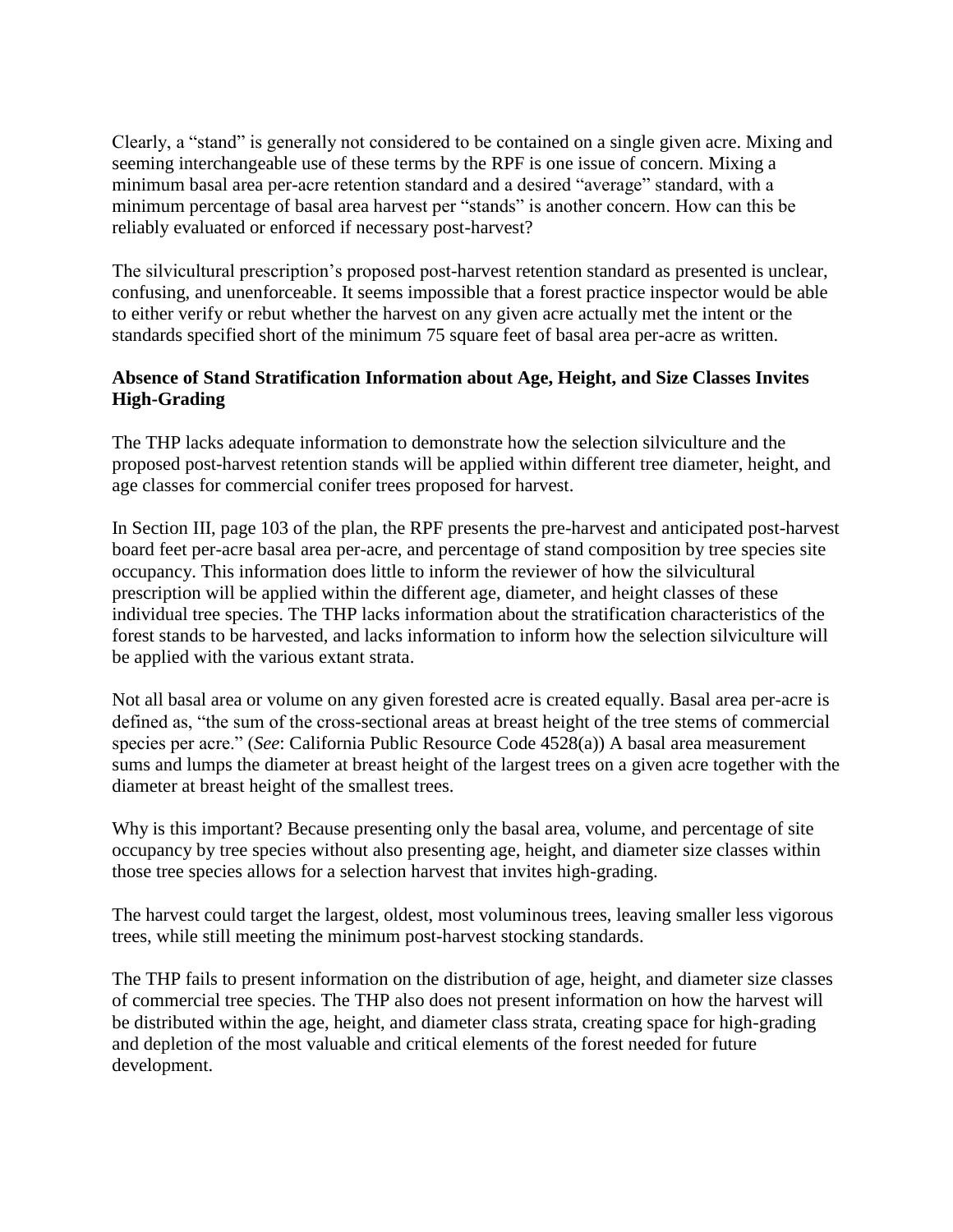While the RPF does include a maximum limit of 34" DBH limit for harvesting hardwoods and Douglas fir trees in the THP, the RPF provides no such upper diameter harvest limit or restriction for conifer such as redwood.

Harvest operations could preferentially target the largest, oldest, most voluminous, redwood trees on any given acre for removal, leaving the smallest, less vigorous trees, and still attain the desired basal area retention of 245 square feet per-acre, or the minimum basal area stocking standards of 75 square feet per-acre.

Although the silvicultural prescription does state that the goal is to retain trees of 150 years and older, determining the age of a tree is not a simple exercise. The absence of an upper maximum diameter harvest limit for redwood trees means that larger, older, trees than intended could be harvested while still meeting the post-harvest stocking objectives.

The "Little North Fork Big River" THP as proposed could result in a significant adverse cumulative impact on the environment if implemented utilizing the vague standards and incomplete information presented by the RPF.

## **THP fails to Consider the Cumulative Impacts of Proposed and Future Harvests on Forest Resources**

Section III, page 103 of the Plan under Harvest History notes that the Plan area has not been subjected to timber harvest since between 1900-1920, and that the current dominant tree age is between 100-120 years old. The "Little North Fork" THP proposes to enter the area for the first time in over 100 years for commercial timber harvest.

Section III, page 111 of the Plan, the "Late Seral Development Table" for the THP discloses a re-entry interval for future harvest will be every 15-20 years. A forested area that has not been subjected to commercial timber harvest prior to operations of the "Little North Fork Big River" THP will be subjected to this harvest, plus another harvest every 15-20 years thereafter if the Plan is approved.

The compartmentalized reductionist mindset of CAL FIRE and the Rules of the Board of Forestry fail to account for the cumulative impacts to the forest resource itself and its long-term productivity that will result from the dramatic change. A forest not managed for over 100 years suddenly will be subjected to commercial harvest every 15-20 years.

The THP contains no discussion of how this shift will impact the forest resource and its productivity cumulatively into the future. The California Department of Parks and Recreation in its Pre-Harvest Inspection Report rightly questions whether or not harvest in the Plan area can further recruit or develop Late Seral or Late Successional Forest characteristics into the future:

"The plan proposes limited harvesting to promote late successional development to increase tree diameter, which will eventually lead to canopy growth. However given the stands current age, the trees, understory and mycorrhizal fungi, it is arguable that it currently functions as a late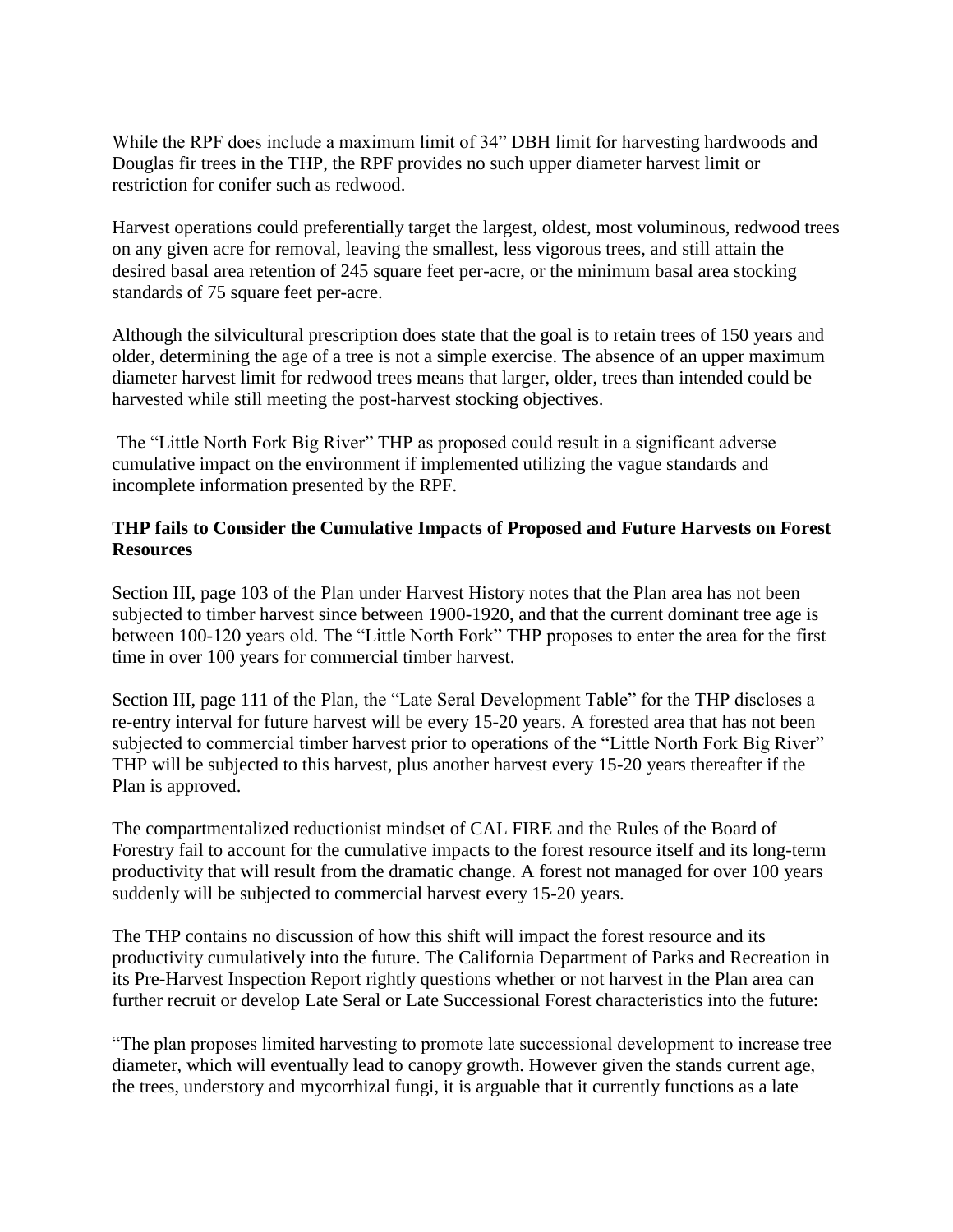successional forest stand and to further develop wildlife structure (epicormic branches and hollows) would require disturbance such as fire or extreme weather. Some plants like Trillium are very susceptible to timber harvesting and can take 115 years to reach old growth densities. Approximately 85 percent of redwood habitat in Mendocino County is zoned TPZ (including JDSF) with an estimated 2% protected public lands and therefore, protected habitat similar to the 484-acres in the LNF THP is rare in Mendocino County." (Internal citations omitted). (California Department of Parks and Recreation Pre-Harvest Inspection Report, December 28, 2020, at p. 2 of 11)

The cumulative impacts assessment contained in Section IV of the "Little North Fork Big River" THP is entirely devoid of discussion that would suggest that the RPF and plan submitter, CAL FIRE, have considered whether or not significant, adverse, cumulative impacts to the forest in its current state of growth, succession, and productivity will occur either from this harvest if approved, for from subsequent future harvest activities to be conducted every 15-20 years hereafter.

The RPF has modified the THP in response to a California Department of Fish and Wildlife Pre-Harvest Inspection recommendation to acknowledge that Late Successional Forest Stands will be subject to timber harvest pursuant to this THP, if approved. The "Little North Fork Big River" THP does not contain information demonstrating how the proposed timber harvest activities will maintain or enhance Late Successional Forest Stand function and characteristics.

Merely marking large trees for retention in the sample mark for the PHI does not ensure that the proposed harvest activities will not significantly or adversely impact the current growth, successional stage, or function of the forest proposed for harvest. Further, merely marking large trees for retention in the sample mark for the PHI does not in and of itself suffice as a surrogate for conducting a genuine analysis of the potential significant adverse and cumulative impacts to the forest resource that may occur from this harvest, if approved, or subsequent harvests when combined with the proposed harvest.

The forest stands proposed for harvest in the "Little North Fork Big River" THP represent extremely rare circumstances and characteristics as explained by the California Department of Parks and Recreation in its PHI Report. Failure of the RPF to consider the immediate and cumulative future consequences of the proposed harvest activities on the forest itself renders the "Little North Fork Big River" THP incomplete, inaccurate, and inadequate to ensure avoidance of potentially significant, adverse, and cumulative impacts.

The California Forest Practice Rules at 14 CCR 895,1 define a Significant Adverse Impact on the Environment to mean, "a substantial, or potentially substantial, adverse change in any of the physical conditions within the area affected by the project including land, air, water, minerals, flora, fauna, ambient noise, and objects of historic or aesthetic significance."

What could be more of a substantial adverse change in a forested environment than harvesting, then subsequently subjecting to harvest every 15-20 years thereafter, a forest that has gone unmanaged and been left to grow and develop of its own accord for over 100 years?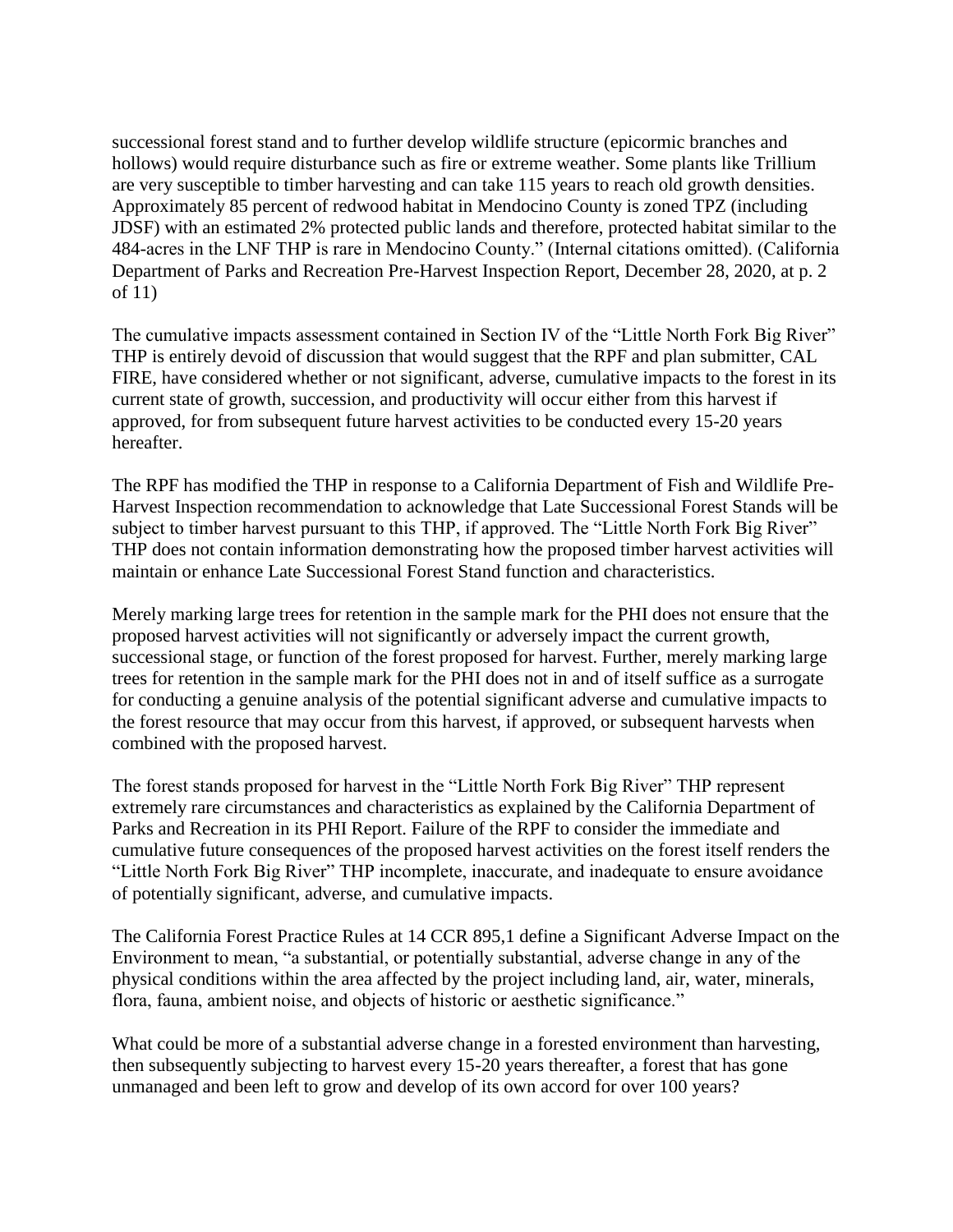The RPF makes a perfunctory assumption that timber harvesting as proposed is necessary for stand development and will be beneficial, but provides no evidentiary basis to support that proposition. Simply falling back on the fact that timber harvest is designated as the primary use on JDSF does not in and of itself provide sufficient evidentiary basis to justify or support the claims made that timber harvest is necessary for stand development and that such harvest will have a beneficial impact on the forest.

The evidence available in the whole of the THP record points toward the contention that if approved, the timber harvest activities proposed in the THP are likely to result in significant, adverse, and cumulative impacts on the forest resource itself, its growth, its productivity, and its successional development.

## **Failure to Conduct a Genuine Analysis of Feasible, Less Damaging Alternatives to the Project as Proposed and Failure to Present Evidence to Support Findings**

The Analysis of potentially equally-feasible, less damaging alternatives to the Timber Harvest Plan activities and project as proposed presented in Section III, pp. 105-110 of the "Little North Fork Big River" THP does not offer a genuine, good faith effort at the analysis or present substantial evidence in support of the findings of the RPF with respect to other alternatives. The RPF takes great pains to present a recitation of relevant sections of the California Public Resources Code and the California Code of Regulations that point to the fact that the Legislature and the Board of Forestry intend that timber production should be the primary land use on Jackson Demonstration State Forest in framing the alternatives analysis in Section III of the THP.

What the RPF seems to miss and fails to consider or discuss, however, is that just because timber production is mandated as the primary use on the forest, this does not mean that timber harvest must occur on every given acre each time it is proposed or contemplated.

While there can be little dispute based on statute and regulations that timber production is intended as the primary land use on JDSF, this mandate does not establish a perfunctory obligation to log every acre every time logging is contemplated or proposed. The mandate that timber production should be the primary land use also does not mean that timber production must occur even if it will be at the expense or cause detrimental harm or significant adverse impacts to other designated and compatible land uses on the forest.

In discussing the "No Project Alternative," the RPF states that, "This alternative is clearly inconsistent with codified forest management policies," which establish that timber production is to be the primary land use on JDSF. (THP Section III, p. 107) Here again, the RPF errs in assuming that because timber production is established as the primary land use on the forest that a mandate exists that logging must occur on every acre every time it is contemplated or proposed.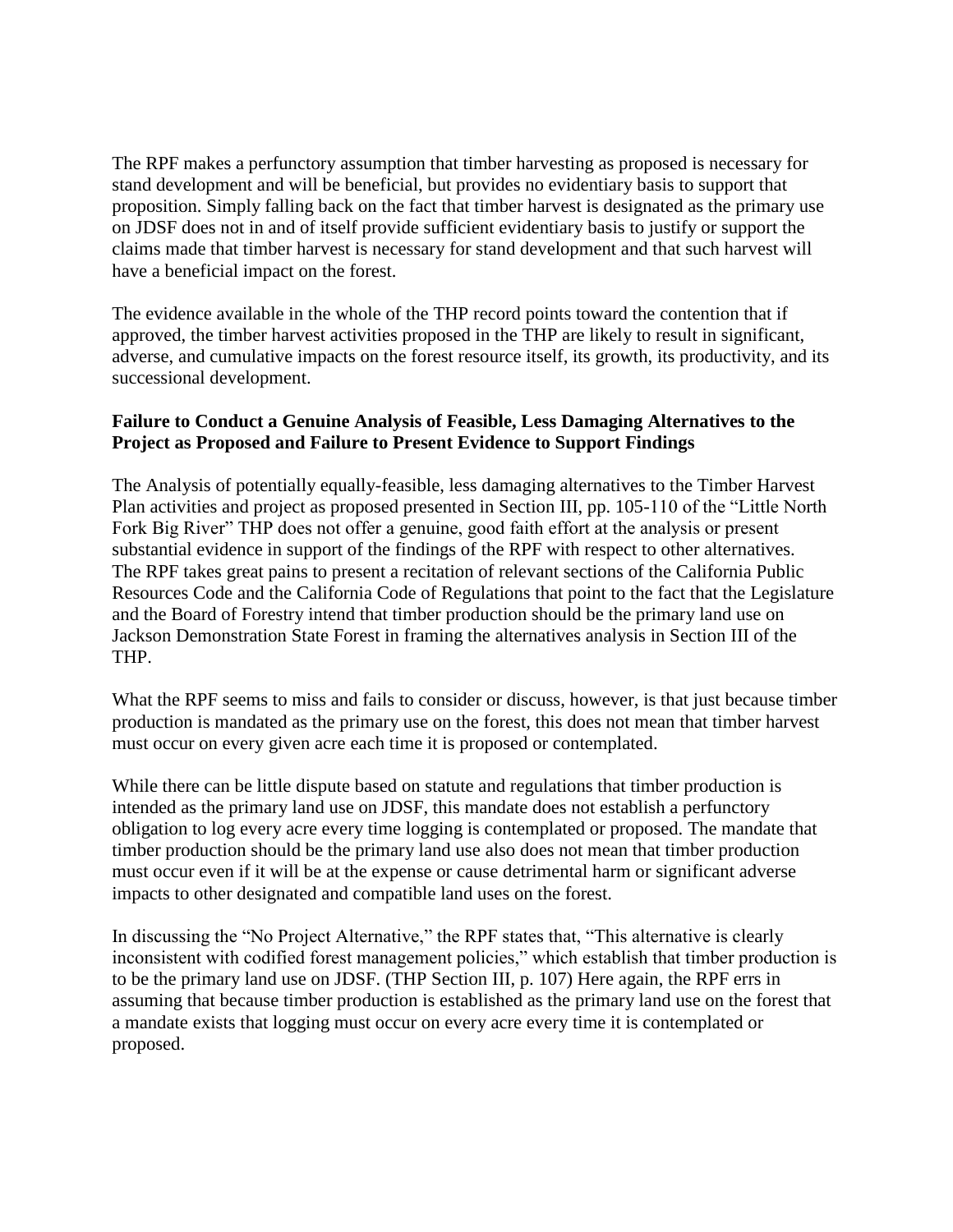There is nothing inconsistent about choosing not to carry out a project once it is contemplated or proposed on lands designated for timber production on lands for which timber production is mandated as the primary use. What the RPF presents is an overly simplified logical fallacy, not a genuine attempt at analysis of potentially equally feasible, less damaging alternatives to the project as proposed--an analysis which is also codified and required in statute and regulations.

In enacting the California Environmental Quality Act (CEQA), the California State Legislature made clear its intent that projects should not be approved by state agencies if there are feasible, less-damaging alternatives to the project as proposed that will either avoid or substantially lessen potentially significant, adverse environmental impacts, stating:

The Legislature finds and declares that it is the policy of the state that public agencies should not approve projects as proposed if there are feasible alternatives or feasible mitigation measures available which would substantially lessen the significant environmental effects of such projects, and that the procedures required by this division are intended to assist public agencies in systematically identifying both the significant effects of proposed projects and the feasible alternatives or feasible mitigation measures which will avoid or substantially lessen such significant effects. (California Public Resources Code 21002)

The RPF lists, but does not discuss, compare, or demonstrate through narrative or other substantial evidence, generic potentially significant adverse individual and cumulative environmental impacts that "might" occur if the "Little North Fork Big River," THP is carried out as proposed, stating:

The No Project Alternative would avoid potential environmental impacts that might occur in connection with the proposed timber operations. For example, any individual or cumulative impacts on fish and wildlife, water quality or stand health vigor would not occur if the THP were not carried out. (THP Section III, p. 106)

This statement in the THP begs the question of what impacts might occur to fish and wildlife, water quality, or stand health and vigor the RPF refers? Furthermore, the statement made by the RPF begs the question of whether or not, based on what methods, and utilizing what resources and evidence, if any, the RPF conducted the analysis of the potential environmental impacts of the THP as proposed on these listed-resource areas and compared those potential impacts to those that might or might not occur under the No Project Alternative.

Concerns regarding potentially significant, adverse individual and cumulative impacts to the forest resource itself, and the overall health and vigor of the stands proposed for harvest under the "Little North Fork Big River" THP have been previously raised in these comments. The RPF alludes to the fact that significant, adverse, individual and cumulative impacts to stand health and vigor "might" occur if the THP is carried out, but does not discuss what those impacts might be deemed to be. The RPF also does not present any mitigation anywhere in the THP that would either substantially lessen or avoid impacts to stand health and vigor that "might" occur.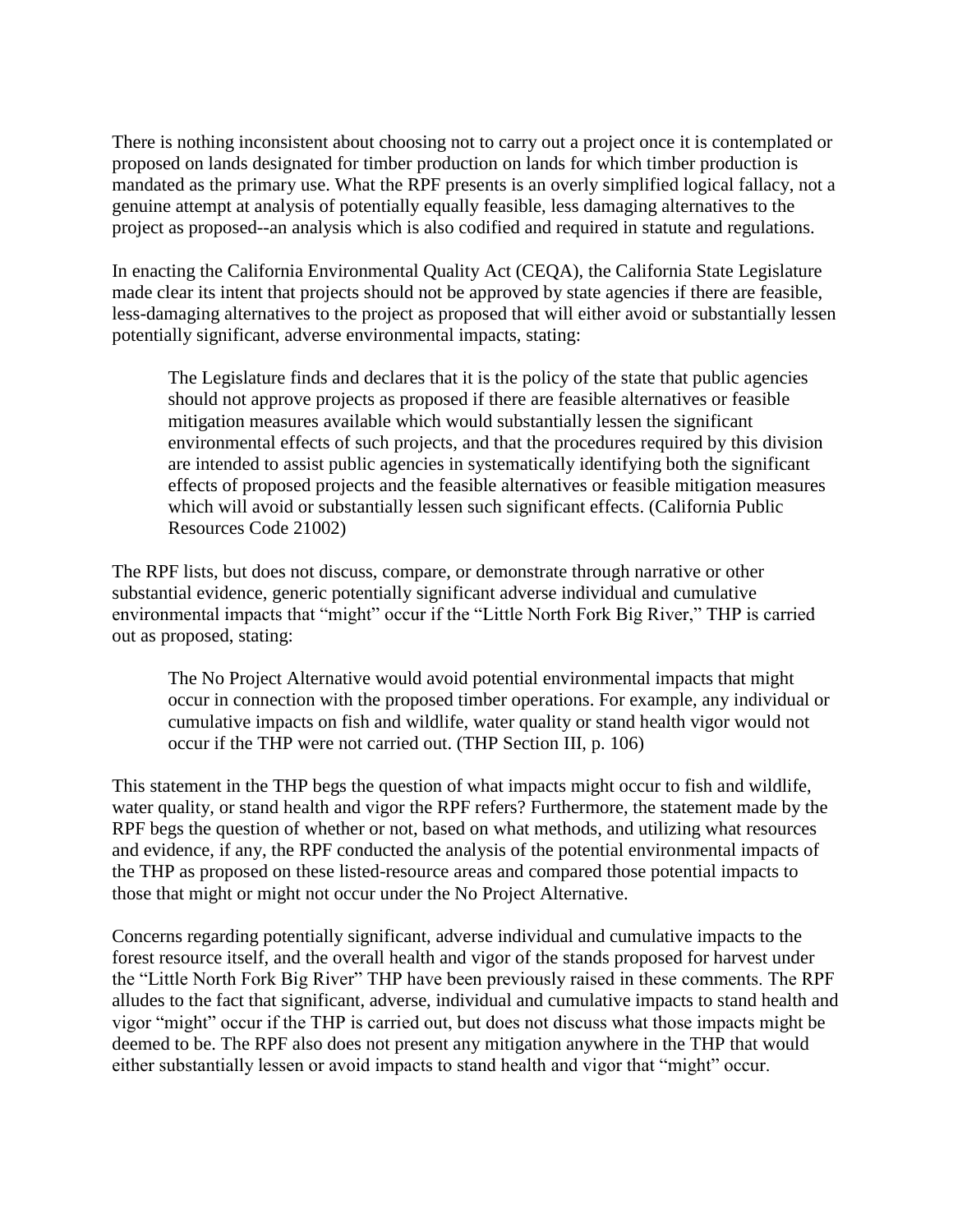Not only is the analysis of the No Project Alternative disingenuous and predicated upon an oversimplified logical fallacy, but it also fails to contain substantial evidence in light of what is presented in Section III or the whole of the rest of the record that an analysis was conducted. The analysis presented also does not demonstrate that the findings presented are based on substantial evidence gleaned from the outcome of conducting the analysis.

Based on what little evidence and discussion is presented in Section III and elsewhere in the THP and the rest of the record for the THP, it appears that the RPF and plan submitter have treated the codified statutory mandate to conduct an analysis of feasible, less-damaging alternatives to implementation of the THP as proposed, including the "No Project Alternative," as a perfunctory paper exercise. It appears that the preferred alternative and the desired outcome were predetermined and that the qualitative logically fallacious narrative was constructed for no other purpose than to support the selection of the predetermined preferred alternative and outcome.

In discussing the requirements for state agencies during the preparation of Environmental Impact Reports, the California Environmental Quality Act guidelines are clear that interest in, or inclination to support, a project by a state agency does not commit the agency to approval:

While mere interest in, or inclination to support, a project does not constitute approval, a public agency entering into preliminary agreements regarding a project prior to approval shall not, as a practical matter, commit the agency to the project. For example, an agency shall not grant any vested development entitlements prior to compliance with CEQA. (14 CCR 15004(b)(4).

The CEQA regulatory guidelines also state that when a state agency has interest in, or an inclination to support, a project, this fact does not bind any party, or commit to any definite course of action, prior to CEQA compliance. (14 CCR 15004(b)(4)(b))

Finally, the CEQA regulatory guidelines provide that a state agency having interest in, or an inclination to support, a project does not restrict the ability of the agency to consider feasible mitigations and alternatives to a project, including the No Project Alternative. (14 CCR  $15004(b)(4)(C)$ 

In concluding the discussion of the No Project Alternative in the THP, the RPF falls back on the argument that the harvest activities proposed in the THP will generate revenue for JDSF management and maintenance activities, completely ignoring the previously-cited passage indicating that selection of the No Project Alternative would avoid potentially significant adverse environmental impacts that "might" occur as identified by the RPF.

The RPF makes no claim or contention that significant adverse individual or cumulative impacts that "might" occur have been considered, and mitigations to ensure that such impacts are avoided or substantially lessened have been incorporated.

Given the highly unique and valuable current baseline condition of the forest stands proposed for harvest under the "Little North Fork Big River" THP as proposed, and the likelihood that harvest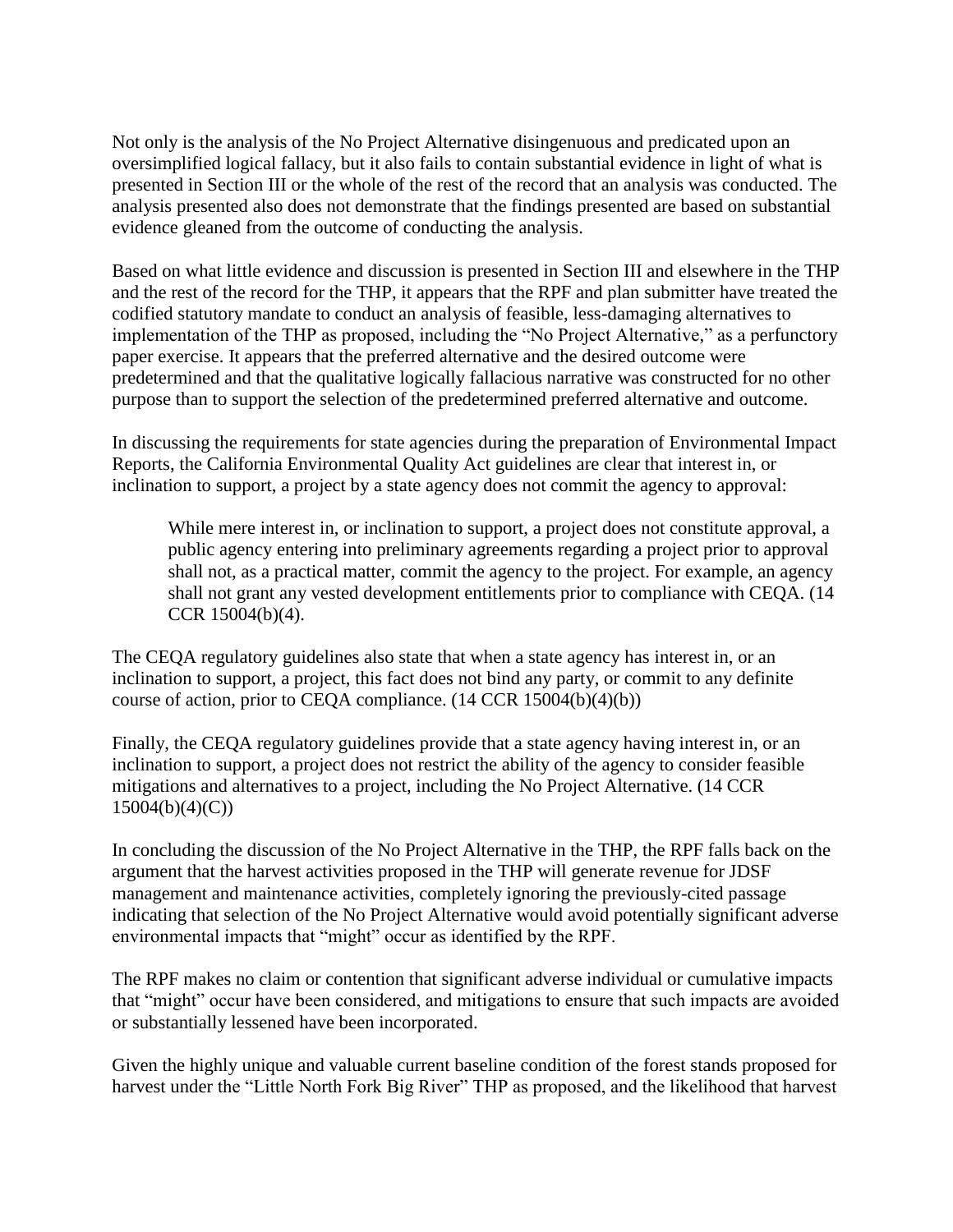activities "might" result in significant individual and cumulative impacts to forest resources, including stand health and vigor, there seems to be no dispute that adopting the No Project Alternative would be the environmentally superior choice.

If it is the case, as alluded to by the RPF, that the reason for choosing the project as proposed instead of the No Project Alternative comes down to simple economics and revenue generation, and that the generation of such revenue is deemed necessary in spite of the potentially significant adverse individual and cumulative environmental impacts that "might" occur, then the preparation of Statement of Overriding Considerations must be prepared and adopted with the Notice of Conformance for the "Little North Fork Big River" THP.

The analysis of alternatives presented in Section III of the "Little North Fork Big River" THP is incomplete, inadequate, and the findings are not supported by substantial evidence in light of the whole of the THP and the THP record. The analysis presented violates the spirit and intent of CEQA in this manner, constituting a prejudicial abuse of discretion should CAL FIRE approve the THP.

#### **CAL FIRE Review Process and Procedure was Flawed and Failed to Ensure the THP was Complete, Accurate, and in Proper Order Upon Submission**

The CAL FIRE review process for the "Little North Fork Big River" THP was flawed and conducted improperly, resulting in a prejudicial abuse of discretion based on failure to comply with provisions of the California Forest Practice Rules. CAL FIRE's failure to return the THP as unacceptable for filing upon submission on the basis that it was not complete, accurate, or in proper order has prejudiced the ability of other trustee reviewing state agencies and the general public to review and provide meaningful comment on a correct Timber Harvest Plan.

The "Little North Fork Big River" THP was accepted for initial intake by CAL FIRE on October 1, 2020. The THP was then accepted for filing and the scheduling of the Pre-Harvest Inspection by CAL FIRE on 10/8/2020.

The initially attempted scheduling date for the second review team meeting for the "Little North Fork Big River" THP was 3/4/2021. At the second review meeting, the CAL FIRE review team chair identified 14 individual deficiencies with the THP that constituted incompleteness, incorrectness, and a lack of proper order of the contents of the THP.

Pursuant to the California Forest Practice Rules at 14 CCR 1037, the CAL FIRE director, "shall determine if the plan is accurate, complete and in proper order, and if so, the plan shall be filed." However, 14 CCR 1037 also provides, "When the Director finds a plan inaccurate, incomplete or otherwise not in proper order, the plan shall be returned to the submitter with written specifications of the deficiencies."

The identification of 14 separate deficiencies with the THP and its contents at the initial attempt at second review demonstrates that CAL FIRE erred in accepting the THP for filing and scheduling the PHI.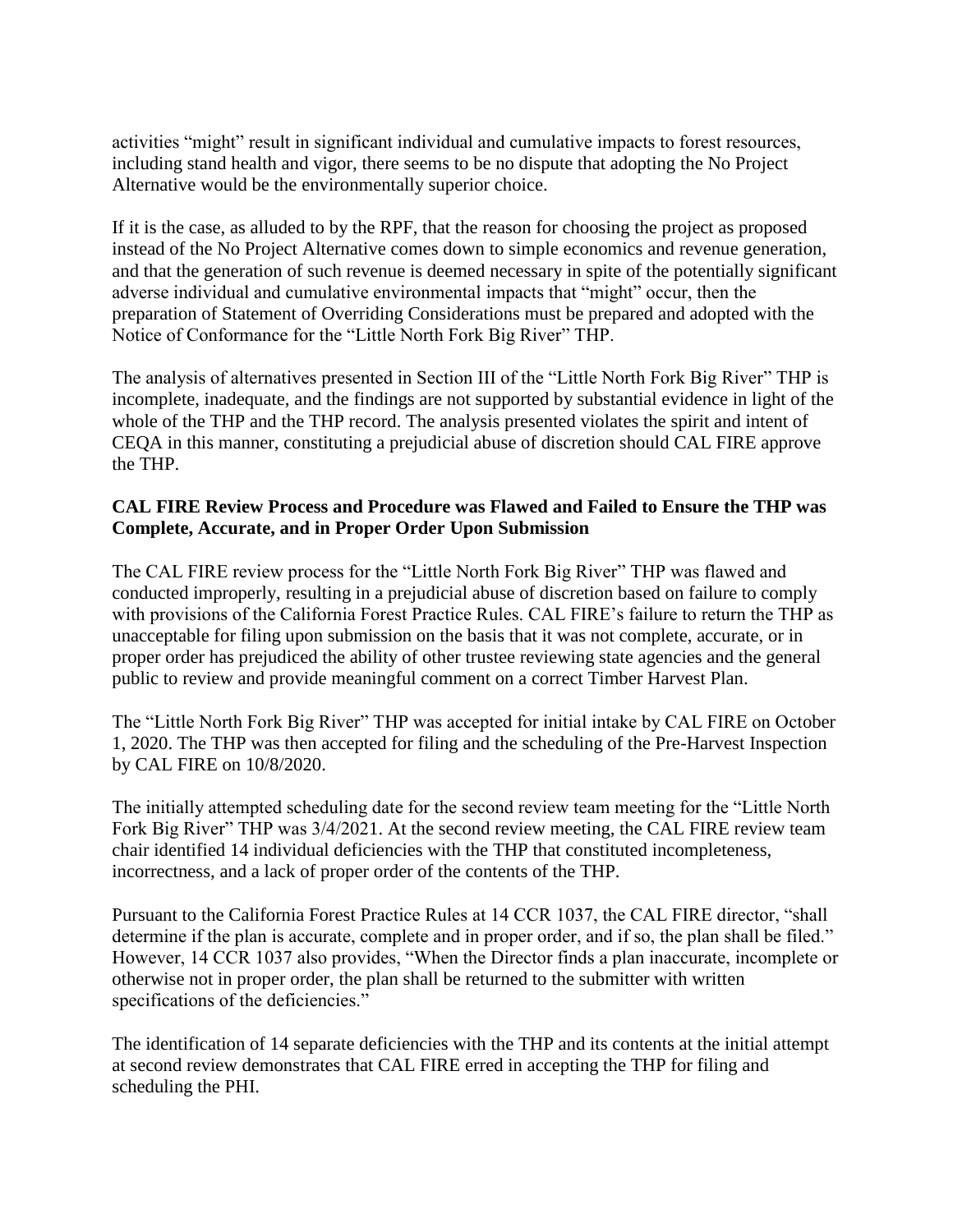Issues identified on 3/4/2021 by the CAL FIRE review team chair that constitute incorrectness, inaccuracies, and a lack of proper order of the THP include:

#1 Failure to list acreage of the Special Treatment Area for the Mendocino Woodlands in the silviculture table in Section II, Item #14, page 10 of the THP; #5 checking the box "yes" but failing to list or outline provisions to protect wildlife species not otherwise previously discussed at Section II, Item #35, page 82 of the THP; #6 Failure to include the 1,000-foot no weekend or holiday operations buffer for the Mendocino Woodlands Campground on the THP maps and failure to include the hours of operations restrictions agreed to with the Mendocino Woodlands Association in Section II, Item #38, page 85 of the THP; #8 failure to include all roads to be used for log hauling under the control of the timberland owner in Section II, page 91, Appurtenant Roads Map; #9 and #10 failure to include reasonably probable foreseeable future project THP 1- 20-00115-MEN that is adjacent to the "Little North Fork Big River" THP on the east on Conservation Fund Land and failure to include the "Railroad South" THP on JDSF that has a 2020 submittal date in Section IV, pages 131 and 132 of the THP; #13 failure to include the JDSF boundaries on the past projects maps in Section IV, pages 191-195 of the THP.

Each of the examples cited here, as well as each of the 14 total individual deficiencies with the THP that were not identified until second review, lead to the conclusion that the THP was not complete, accurate, or in proper order upon submission and should have been returned as unacceptable for filing pursuant to the requirements of 14 CCR 1037.

CAL FIRE's error in failing to do its due diligence to conduct a thorough inspection of the THP upon its submission and its failure to return the THP as unacceptable for filing is not without significant adverse consequences. According to the CalTrees record for the "Little North Fork Big River" THP, 237 individual public comment letters had been submitted on the THP between its submission on 10/1/2020 and the date of the initial second review team meeting on 3/4/2021.

The RPF responses constituting correction of the 14 deficiencies identified on 3/4/2021 were received by CAL FIRE on 3/26/21. According to the CalTrees record for the THP, a total of 246 individual public comments had been received as of 3/26/21. CAL FIRE then reconducted the second review team meeting on 4/1/2021, recommending the THP for approval. The public comment period closed on 4/12/2021.

The version of the THP available to other trustee state agencies and the 246 members of the public that wrote comments between its submission on 10/1/2020 and 3/26/2021was not correct, complete, or in proper order, depriving all of the ability to review and provide meaningful comments and to meaningfully engage in the review and approval process of the "Little North Fork Big River" THP.

The "Little North Fork Big River" THP that was available for over five months of the review team process was incomplete, inaccurate and not in proper order, whereas once the RPF responses were received, the public and other state agencies were afforded a total of 17 actual days to provide comments on a presumably true and correct version of the THP before the public comment period closed on 4/12/2021.